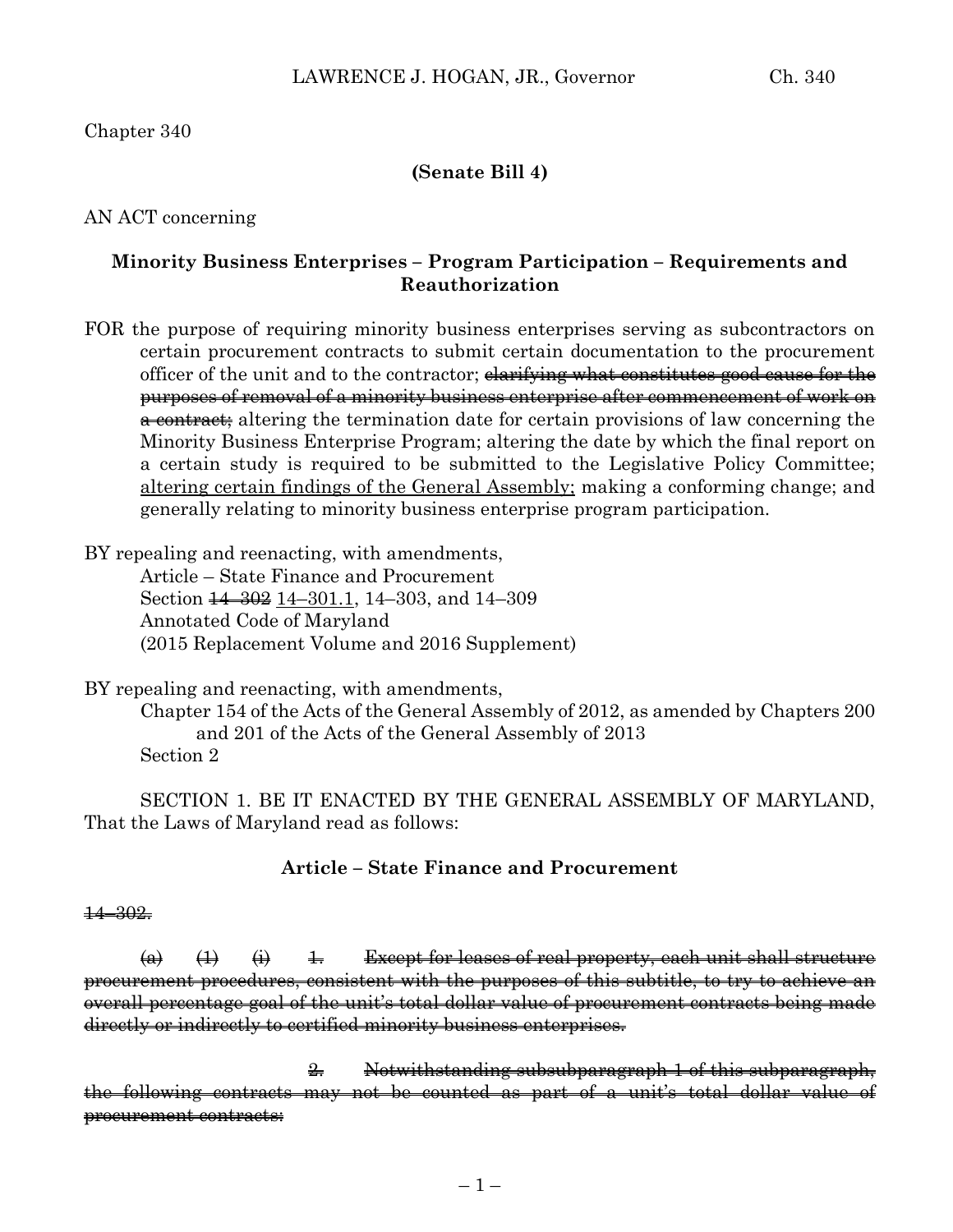Ch. 340 2017 LAWS OF MARYLAND

A. a procurement contract awarded in accordance with Subtitle 1 of this title;

B. a procurement contract awarded to a not–for–profit entity in accordance with requirements mandated by State or federal law; and

C. a procurement by the Maryland Developmental Disabilities Administration of the Department of Health and Mental Hygiene for family and individual support services, community residential services, resource coordination services, behavioral support services, vocational and day services, and respite services, as those terms are defined in regulations adopted by the Department of Health and Mental Hygiene.

 $\overrightarrow{ii}$  1. The overall percentage goal shall be established on a biennial basis by the Special Secretary of Minority Affairs, in consultation with the Secretary of Transportation and the Attorney General.

2. During any year in which there is a delay in establishing the overall goal, the previous year's goal will apply.

 $(iii)$   $\pm$  In consultation with the Secretary of Transportation and the Attorney General, the Special Secretary of Minority Affairs shall establish guidelines on a biennial basis for each unit to consider while determining whether to set subgoals for the minority groups listed in  $\S 14-301(k)(1)(i)1, 2, 3, 4$ , and 6 of this subtitle.

2. During any year in which there is a delay in establishing the subgoal guidelines, the previous year's subgoal guidelines will apply.

 $\overrightarrow{4v}$   $\pm$  The Special Secretary of Minority Affairs, in consultation with the Secretary of Transportation and the Attorney General, shall establish goals and subgoal guidelines that, to the maximum extent feasible, approximate the level of minority business enterprise participation that would be expected in the absence of discrimination.

2. In establishing overall goals and subgoal guidelines, the Special Secretary of Minority Affairs shall provide for public participation by consulting with minority, women's, and general contractor groups, community organizations, and other officials or organizations that could be expected to have information concerning:

A. the availability of minority– and women–owned businesses;

B. the effects of discrimination on opportunities for minority– and women–owned businesses; and

C. the State's operation of the Minority Business Enterprise

Program.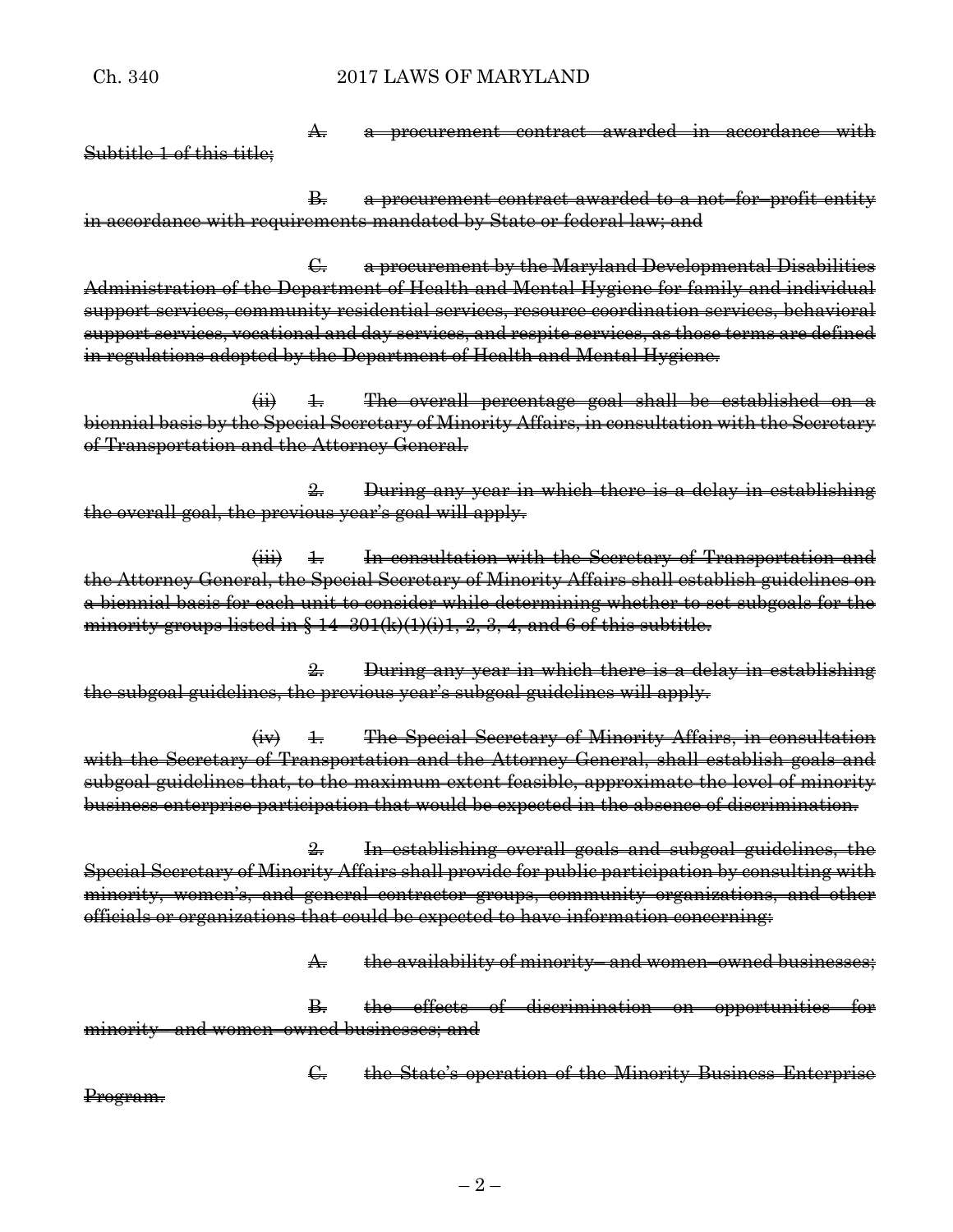inelude:

 $\leftrightarrow$  In establishing overall goals, the factors to be considered shall

1. the relative availability of minority– and women–owned businesses to participate in State procurement as demonstrated by the State's most recent disparity study;

2. past participation of minority business enterprises in State procurement, except for procurement related to leases of real property; and

3. other factors that contribute to constitutional goal setting.

(vi) Notwithstanding § 12–101 of this article, the Special Secretary of Minority Affairs shall adopt regulations in accordance with Title 10, Subtitle 1 of the State Government Article setting forth the State's overall goal.

(2) The Special Secretary of Minority Affairs, in consultation with the Secretary of Transportation and the Attorney General, shall establish guidelines for each unit to consider when determining the appropriate minority business enterprise participation percentage goal for a procurement contract in accordance with paragraph (3) of this subsection.

(3) Each unit shall:

(i) consider the practical severability of all contracts and, in accordance with § 11–201 of this article, may not bundle contracts;

(ii) implement a program that will enable the unit to evaluate each contract to determine the appropriate minority business enterprise participation goals, if any, for the contract based on:

1. the potential subcontract opportunities available in the prime procurement contract;

2. the availability of certified minority business enterprises to respond competitively to the potential subcontract opportunities;

3. the contract goal guidelines established under paragraph

(2) of this subsection;

- 4. the subgoal guidelines established under paragraph (1)(iii) of this subsection; and
	- 5. other factors that contribute to constitutional goal setting;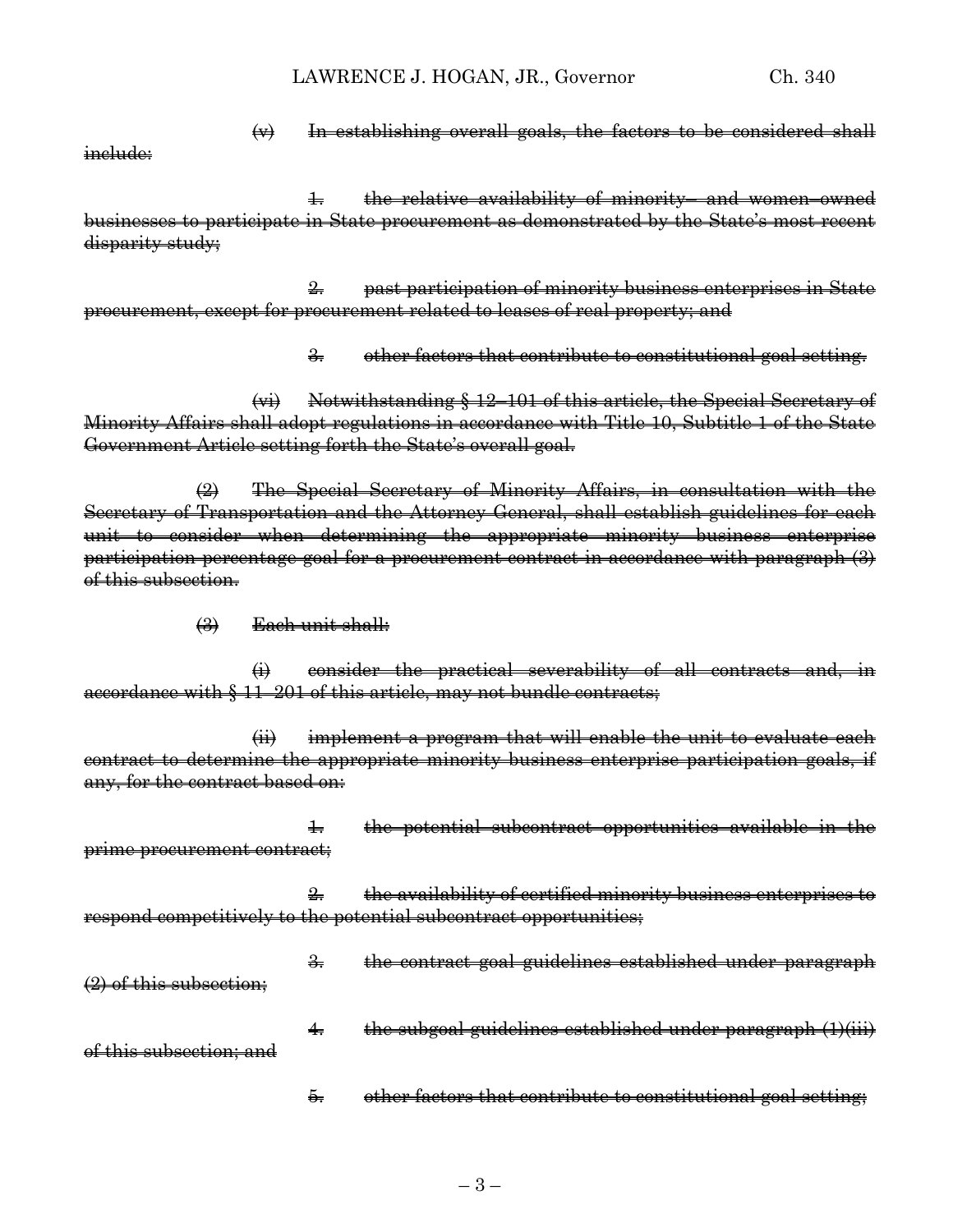(iii) monitor and collect data with respect to prime contractor compliance with contract goals; and

(iv) institute corrective action when prime contractors do not make good–faith efforts to comply with contract goals.

 $(4)$  Units may not use quotas or any project goal–setting process that:

(i) solely relies on the State's overall numerical goal, or any other jurisdiction's overall numerical goal; or

 $\overleftrightarrow{\textbf{ii}}$  fails to incorporate the analysis outlined in paragraph (3)(ii) of this subsection.

 $(5)$   $(i)$  A woman who is also a member of an ethnic or racial minority group may be certified in that category in addition to the gender category.

(ii) For purposes of achieving the goals in this subsection, a certified minority business enterprise may participate in a procurement contract and be counted as a woman–owned business, or as a business owned by a member of an ethnic or racial group, but not both, if the business has been certified in both categories.

(6) Each unit shall meet the maximum feasible portion of the State's overall goal established in accordance with this subsection by using race–neutral measures to facilitate minority business enterprise participation in the procurement process.

(7) If a unit establishes minority business enterprise participation goals for a contract, a contractor, including a contractor that is a certified minority business enterprise, shall:

 $\leftrightarrow$  identify specific work categories appropriate for subcontracting;

(ii) at least 10 days before bid opening, solicit minority business enterprises, through written notice that:

1. describes the categories of work under item (i) of this paragraph; and

2. provides information regarding the type of work being solicited and specific instructions on how to submit a bid;

(iii) attempt to make personal contact with the firms in item (ii) of this paragraph;

(iv) offer to provide reasonable assistance to minority business enterprises to fulfill bonding requirements or to obtain a waiver of those requirements;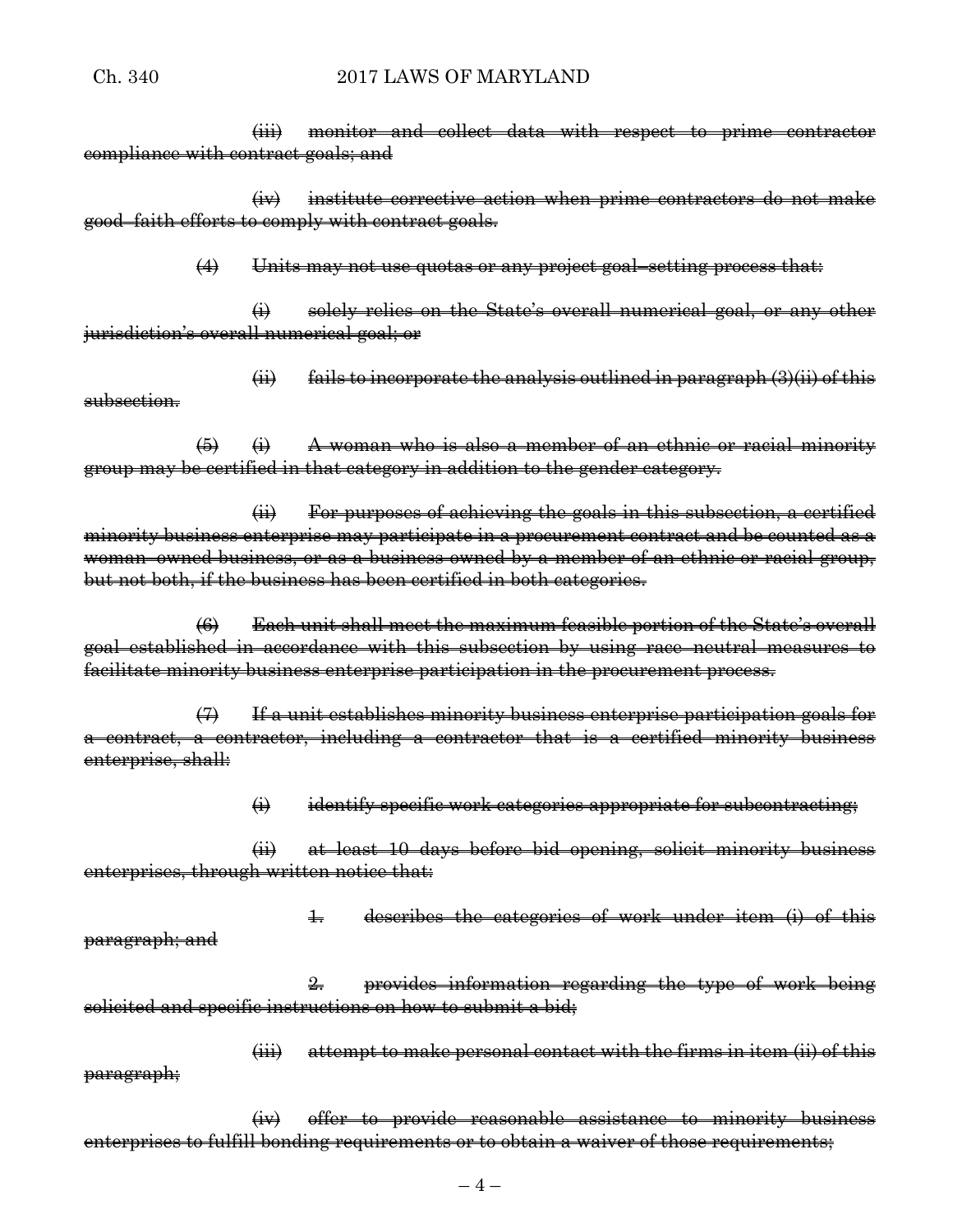$\leftrightarrow$  in order to publicize contracting opportunities to minority business enterprises, attend prebid or preproposal meetings or other meetings scheduled by the unit; and

(vi) upon acceptance of a bid or proposal, provide the unit with a list of minority businesses with whom the contractor negotiated, including price quotes from minority and nonminority firms.

(8) The Special Secretary of Minority Affairs shall:

(i) in consultation with the Secretary of Transportation and the Attorney General, establish procedures governing how the participation of minority business enterprise prime contractors is counted toward contract goals; and

(ii) notwithstanding § 12–101 of this article, adopt regulations setting forth the procedures established in accordance with this paragraph.

 $\overline{(*)}$   $\overline{4}$   $\overline{1}$  a contractor, including a certified minority business enterprise, does not achieve all or a part of the minority business enterprise participation goals on a contract, the unit shall make a finding of whether the contractor has demonstrated that the contractor took all necessary and reasonable steps to achieve the goals, including compliance with paragraph (7) of this subsection.

2. A waiver of any part of the minority business enterprise goals for a contract shall be granted if a contractor provides a reasonable demonstration of good–faith efforts to achieve the goals.

(ii) If the unit determines that a waiver should be granted in accordance with subparagraph (i) of this paragraph, the unit may not require the contractor to renegotiate any subcontract in order to achieve a different result.

(iii) The head of the unit may waive any of the requirements of this subsection relating to the establishment, use, and waiver of contract goals for a sole source, expedited, or emergency procurement in which the public interest cannot reasonably accommodate use of those requirements.

 $(iv)$  1. Except for waivers granted in accordance with subparagraph (iii) of this paragraph, when a waiver determination is made, the unit shall issue the determination in writing.

2. The head of the unit shall:

A. keep one copy of the waiver determination and the reasons for the determination; and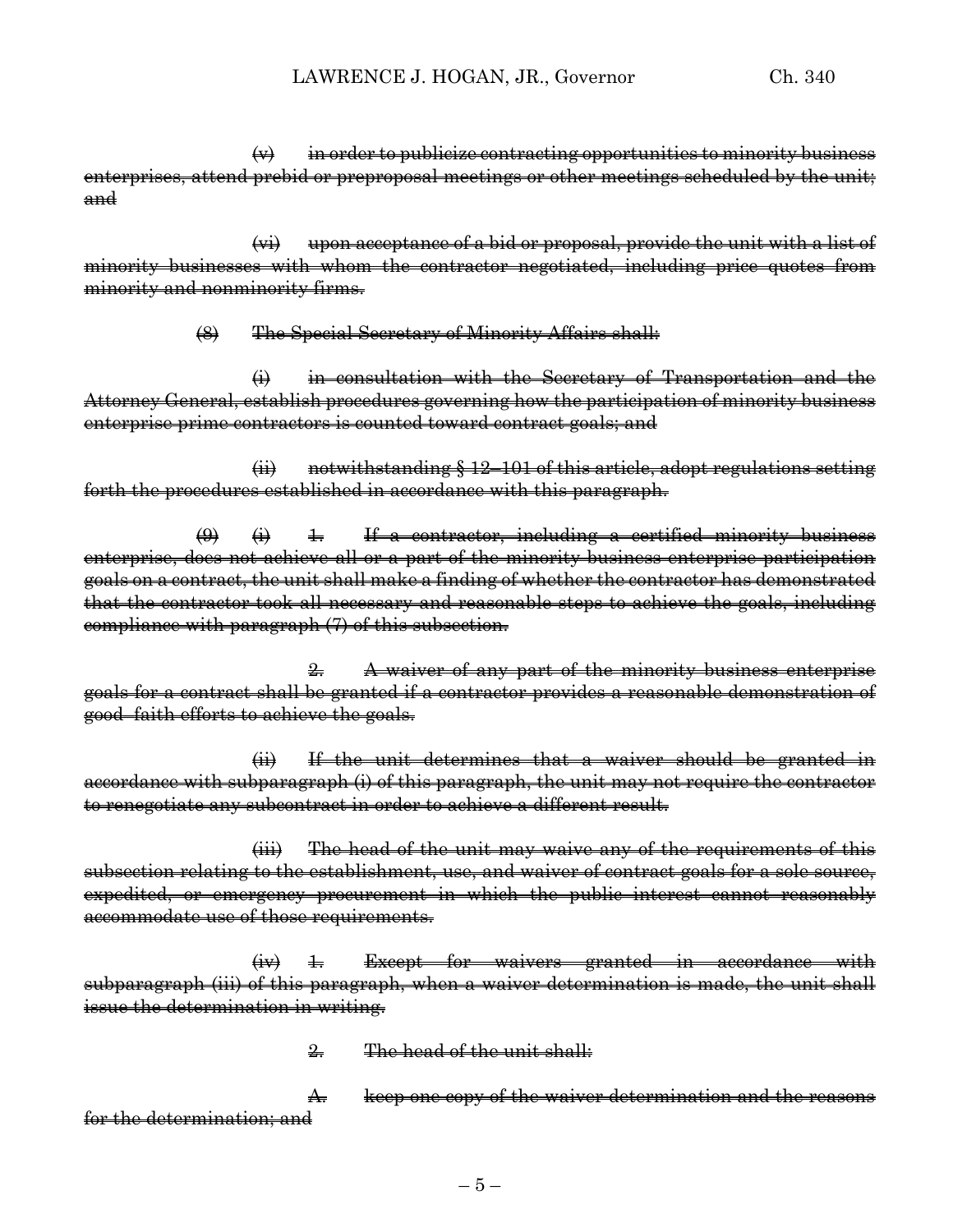#### Ch. 340 2017 LAWS OF MARYLAND

B. forward one copy of the waiver determination to the Governor's Office of Minority Affairs.

 $\langle v \rangle$  On or before July 31 of each year, each unit shall submit directly to the Board of Public Works and the Governor's Office of Minority Affairs an annual report of waivers requested and waivers granted under this paragraph.

(vi) The report required under subparagraph (v) of this paragraph shall contain the following information on those contracts where the unit considered a contractor's request for waiver of all or a portion of the minority business enterprise goals:

- 1. the contract titles, numbers, and dates;
- 2. the number of waiver requests received:
- 3. the number of waiver requests granted; and
- 4. any other information specifically requested by the Board.

 $(10)$   $(i)$   $\pm$  This paragraph applies to a bidder or offeror after submission of a bid or proposal and before the execution of a contract with an expected degree of minority business enterprise participation.

2. If the bidder or offeror determines that a minority business enterprise identified in the minority business enterprise participation schedule has become or will become unavailable or ineligible to perform the work required under the contract, the bidder or offeror shall notify the unit within 72 hours of making the determination.

 $\overrightarrow{H}$  1. If a minority business enterprise identified in the minority business enterprise participation schedule submitted with a bid or offer has become or will become unavailable or ineligible to perform the work required under the contract, the bidder or offeror may submit a written request with the unit to amend the minority business enterprise participation schedule.

2. The request to amend the minority business enterprise participation schedule shall indicate the bidder's or offeror's efforts to substitute another certified minority business enterprise to perform the work that the unavailable or ineligible minority business enterprise would have performed.

(iii) A minority business enterprise participation schedule may not be amended unless:

1. the bidder or offeror provides a satisfactory explanation of the reason for inclusion of the unavailable or ineligible firm on the minority business enterprise participation schedule; and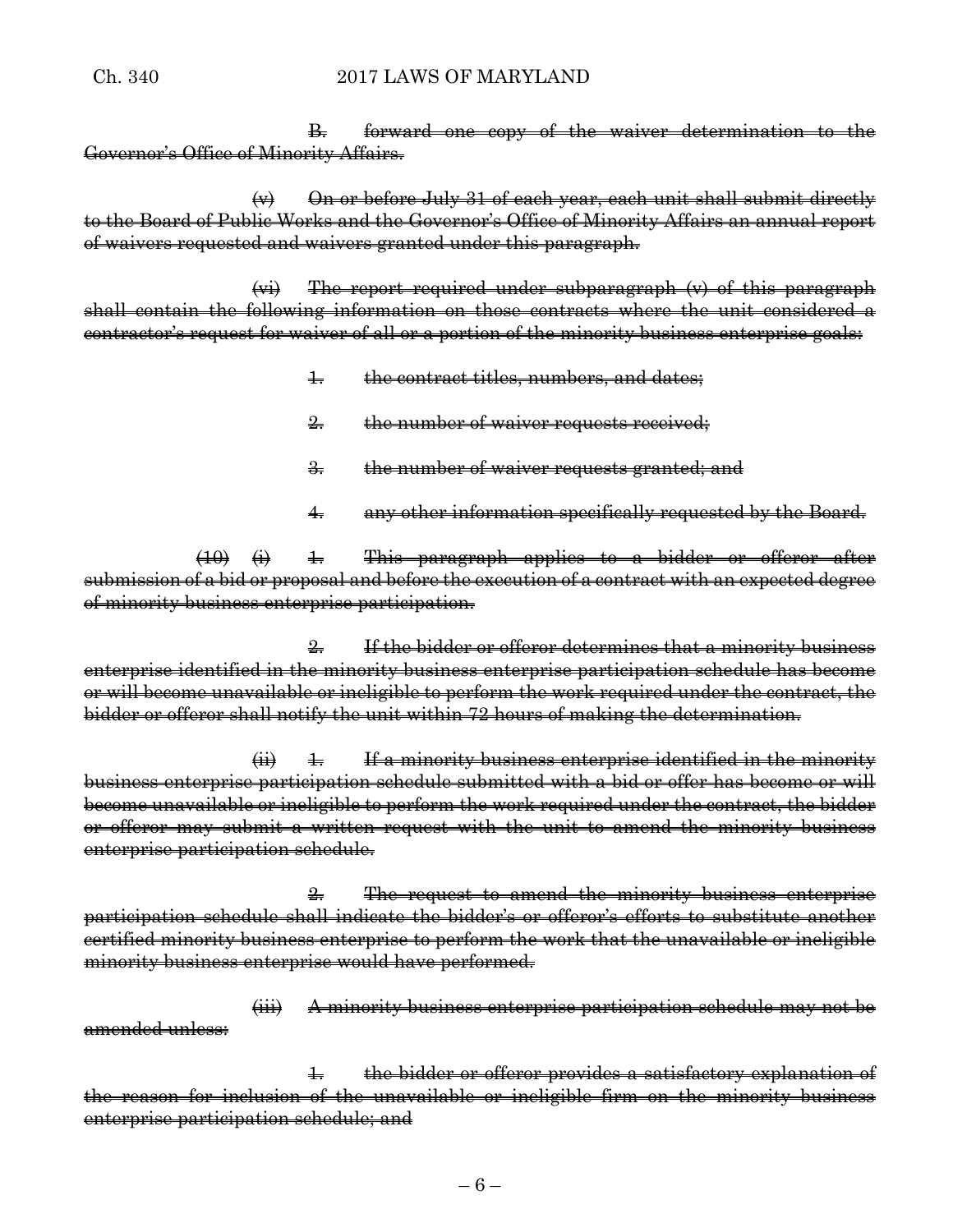2. the amendment is approved by the unit's procurement officer after consulting with the unit's minority business enterprise liaison.

 $(11)$   $(i)$  This paragraph applies after execution of a contract with an expected degree of minority business enterprise participation.

(ii) The minority business enterprise participation schedule, including any amendment, shall be attached to and made a part of the executed contract.

 $(iii)$  4. A contractor may not terminate or otherwise cancel the contract of a certified minority business enterprise subcontractor listed in the minority business enterprise participation schedule without showing good cause and obtaining the prior written consent of the minority business enterprise liaison and approval of the head of the unit.

**2. FOR PURPOSES OF THIS SECTION, GOOD CAUSE FOR REMOVAL OF A CERTIFIED MINORITY BUSINESS ENTERPRISE AFTER CONTRACT EXECUTION INCLUDES BUT IS NOT LIMITED TO DOCUMENTED NONPERFORMANCE BY THE MINORITY BUSINESS ENTERPRISE OR ELECTION BY THE MINORITY BUSINESS ENTERPRISE TO CEASE WORK ON THE CONTRACT.**

**[**2.**] 3.** The unit shall send a copy of the written consent obtained under subsubparagraph 1 of this subparagraph to the Governor's Office of Minority Affairs.

(iv) A minority business enterprise participation schedule may not be amended after the date of contract execution unless the request is approved by the head of the unit and the contract is amended.

(12) If, during the performance of a contract, a certified minority business enterprise contractor or subcontractor becomes ineligible to participate in the Minority Business Enterprise Program because one or more of its owners has a personal net worth that exceeds the amount specified in  $§$  14–301(k)(3) of this subtitle:

(i) that ineligibility alone may not cause the termination of the certified minority business enterprise's contractual relationship for the remainder of the term of the contract; and

(ii) the certified minority business enterprise's participation under the contract shall continue to be counted toward the program and contract goals.

 $(13)$   $(i)$  Except as provided in subparagraph (ii) of this paragraph, a not–for–profit entity participating as a minority business enterprise on a procurement contract awarded by a unit before July 1, 2015, may continue to participate in the contract until the contract expires or otherwise terminates, including all options, renewals, and other extensions.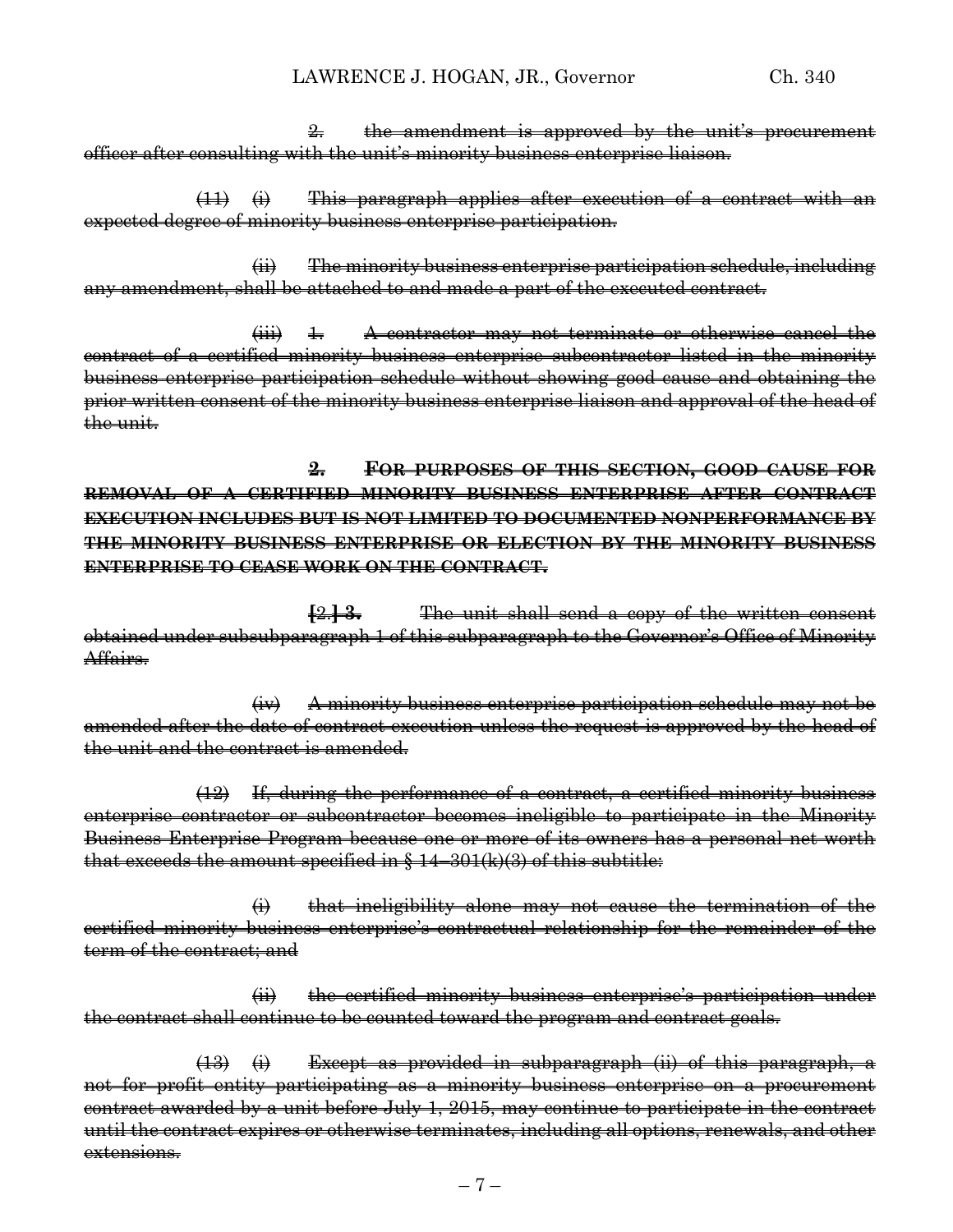$\overrightarrow{ii}$   $\overrightarrow{1}$ . The not–for–profit entity's participation may not be counted toward achieving the minority business enterprise participation goals in this subsection.

2. The unit may not require that a certified minority business enterprise be substituted for the not–for–profit entity in order to meet the minority business enterprise goals for the procurement contract.

 $\bigoplus$   $\bigoplus$  The provisions of §§ 14–301(f) and 14–303 of this subtitle and subsection (a) of this section are inapplicable to the extent that any unit determines the provisions to be in conflict with any applicable federal program requirement.

 $\left( 2\right)$  The determination under this subsection shall be included with the report required under § 14–305 of this subtitle.

14–301.1.

The General Assembly finds the following:

(1) the State of Maryland wishes to provide all of its citizens with equal access to business formation and business growth opportunities;

(2) the elimination of discrimination against minority– and women–owned businesses is of paramount importance to the future welfare of the State;

(3) the General Assembly has received and carefully reviewed the disparity study entitled **[**"The State of Minority– and Women–Owned Business Enterprise: Evidence from Maryland" commissioned by the General Assembly and published on February 17, 2011**] "BUSINESS DISPARITIES IN THE MARYLAND MARKET AREA" COMMISSIONED BY THE GENERAL ASSEMBLY AND PUBLISHED ON FEBRUARY 8, 2017** (the Study), and finds that the Study provides a strong basis in evidence demonstrating persistent discrimination against minority– and women–owned businesses;

(4) based on its review of the Study, the General Assembly finds that:

(i) there are substantial and statistically significant adverse disparities **[**between the availability and utilization of minorities and women**] THAT ARE CONSISTENT WITH DISCRIMINATION AGAINST MINORITIES AND NONMINORITY WOMEN IN WAGES, FIRM FORMATION, ENTREPRENEURIAL EARNINGS, AND ACCESS TO CAPITAL** in the private sector in the same geographic markets and industry categories in which the State does business;

(ii) the State would become a passive participant in private sector racial and gender discrimination if it ceased or curtailed its remedial efforts, including the operation of the Minority Business Enterprise Program;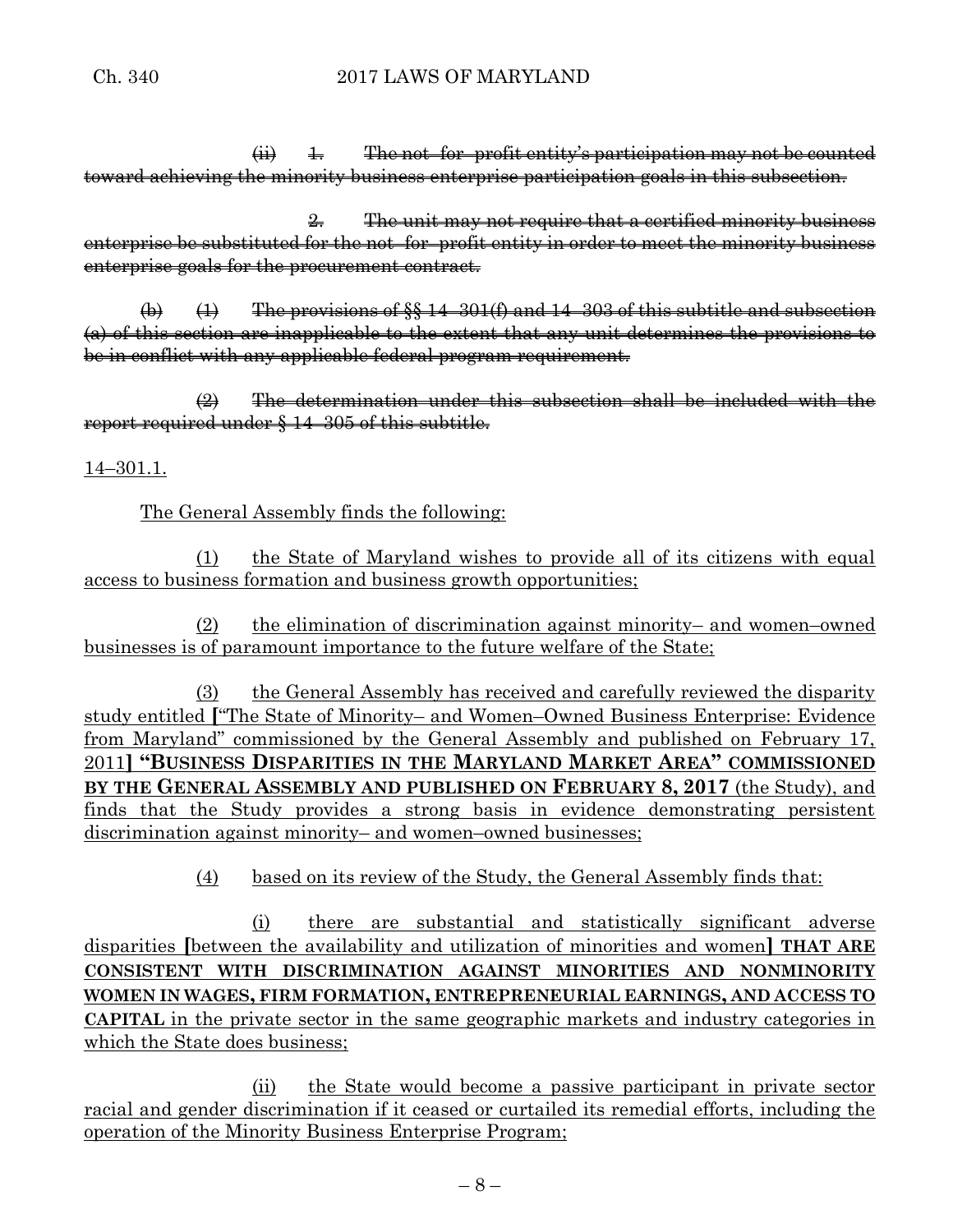(iii) there are substantial and statistically significant adverse disparities **[**for all racial and ethnic groups and nonminority women combined in all major contracting categories in State procurement**] THAT ARE CONSISTENT WITH DISCRIMINATION AGAINST MINORITIES AND NONMINORITY WOMEN IN STATE PROCUREMENT**;

(iv) there are substantial and statistically significant adverse disparities **[**for all individual racial and ethnic groups and for nonminority women in most major industry categories in State procurement**] THAT ARE CONSISTENT WITH DISCRIMINATION AGAINST ALL INDIVIDUAL MINORITY GROUPS AND FOR NONMINORITY WOMEN IN MOST MAJOR INDUSTRY CATEGORIES IN STATE PROCUREMENT**;

(v) there is ample evidence that discrimination in the private sector has depressed firm formation and firm growth among minority and nonminority women entrepreneurs; and

(vi) there is powerful and persuasive qualitative **[**and anecdotal**]** evidence**, BOTH STATISTICAL AND ANECDOTAL,** of discrimination against minority and nonminority women business owners in both the public and private sectors;

(5) as a result of ongoing discrimination and the present day effects of past discrimination, minority– and women–owned businesses combined continue to be very significantly underutilized relative to their availability to perform work in the **[**sectors**] OVERWHELMING MAJORITY OF THE PROCUREMENT CATEGORIES** in which the State does business;

(6) minority prime contractors also are subject to discrimination and confront especially daunting barriers in attempting to compete with very large and long–established nonminority companies;

(7) despite the fact that the State has employed, and continues to employ, numerous and robust race–neutral remedies, including aggressive outreach and advertising, training and education, small business programs, efforts to improve access to capital, and other efforts, there is a strong basis in evidence that discrimination persists even in public sector procurement where these efforts have been employed;

**(8) NOTWITHSTANDING THE LEVELS OF PARTICIPATION ACHIEVED WHEN RACE–CONSCIOUS MEASURES ARE USED, IN THE ABSENCE OF MINORITY BUSINESS ENTERPRISE PARTICIPATION GOALS FOR STATE PROCUREMENT, THERE IS A SUBSTANTIAL DECREASE IN THE OVERALL UTILIZATION OF MINORITY– AND WOMEN–OWNED BUSINESSES;**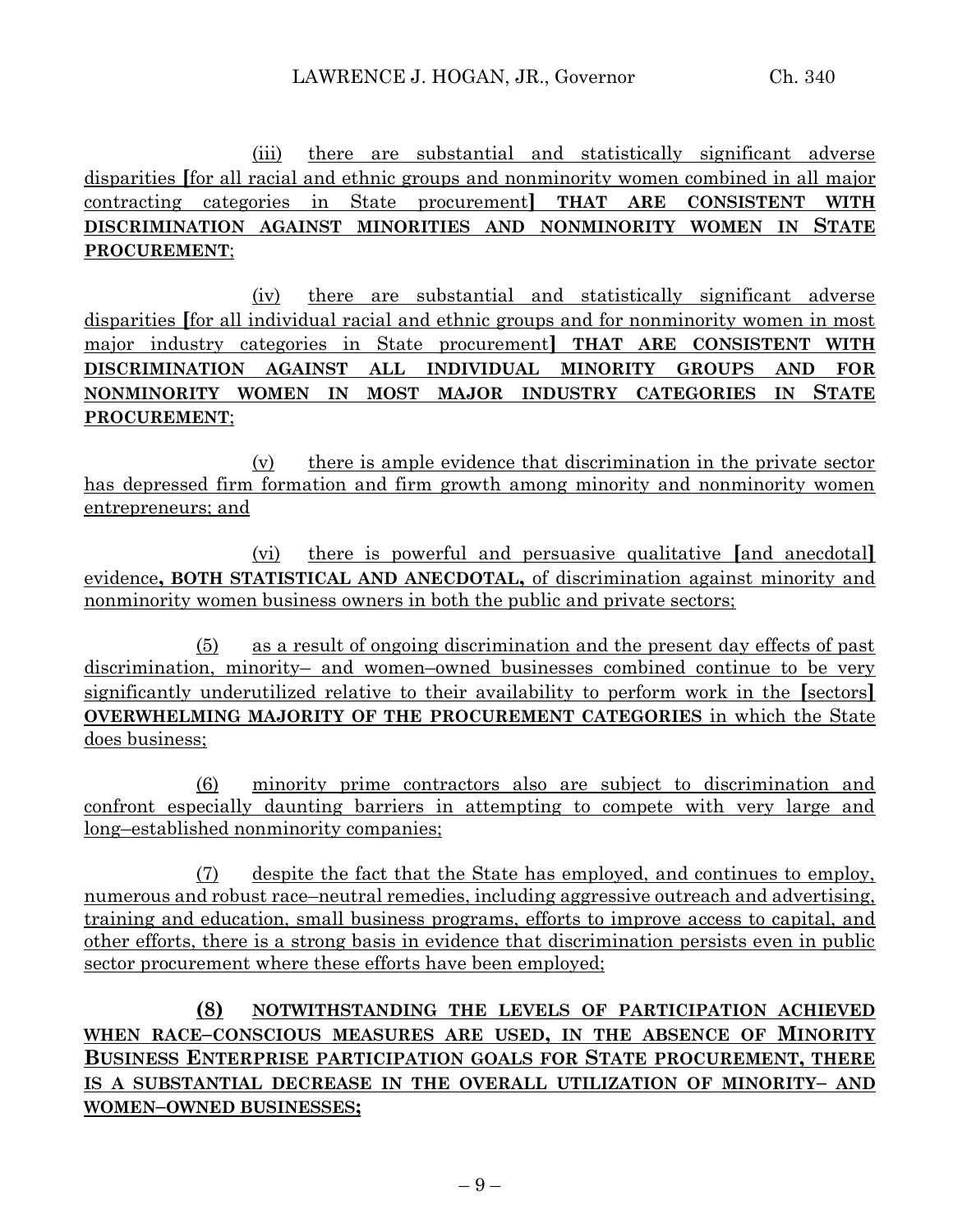**[**(8)**] (9)** this subtitle ensures that race–neutral efforts will be used to the maximum extent feasible and that race–conscious measures will be used only where necessary to eliminate discrimination that was not alleviated by race–neutral efforts;

**[**(9)**] (10)** this subtitle continues and enhances efforts to ensure that the State limits the burden on nonminority businesses as much as possible by ensuring that all goals are developed using the best available data and that waivers are available whenever contractors make good faith efforts; **[**and**]**

# **(11) THIS SUBTITLE ENSURES THAT THE OPERATION OF THE MINORITY BUSINESS ENTERPRISE PROGRAM IS CONSISTENT WITH THE STUDY DATA AND NARROWLY TAILORED TO THE COMPELLING INTERESTS OF THE STATE; AND**

**[**(10)**] (12)** State efforts to support the development of competitively viable minority– and women–owned business enterprises will assist in reducing discrimination and creating jobs for all citizens of Maryland.

14–303.

(a) (1) (i) In accordance with Title 10, Subtitle 1 of the State Government Article, the Board shall adopt regulations consistent with the purposes of this Division II to carry out the requirements of this subtitle.

(ii) The Board shall keep a record of information regarding any waivers requested in accordance with  $\S$  14–302(a)(9)(i) of this subtitle and subsection **[**(b)(11)**] (B)(12)** of this section and submit a copy of the record to the General Assembly on or before October 1 of each year, in accordance with § 2–1246 of the State Government Article.

(iii) The Board shall keep a record of the aggregate number and the identity of minority business enterprises that receive certification under the process established by the Board under subsection (b)(1) of this section and submit a copy of the record to the General Assembly on or before October 1 of each year, in accordance with § 2–1246 of the State Government Article.

(2) The regulations shall establish procedures to be followed by units, prospective contractors, and successful bidders or offerors to maximize notice to, and the opportunity to participate in the procurement process by, a broad range of minority business enterprises.

- (b) These regulations shall include:
	- (1) provisions: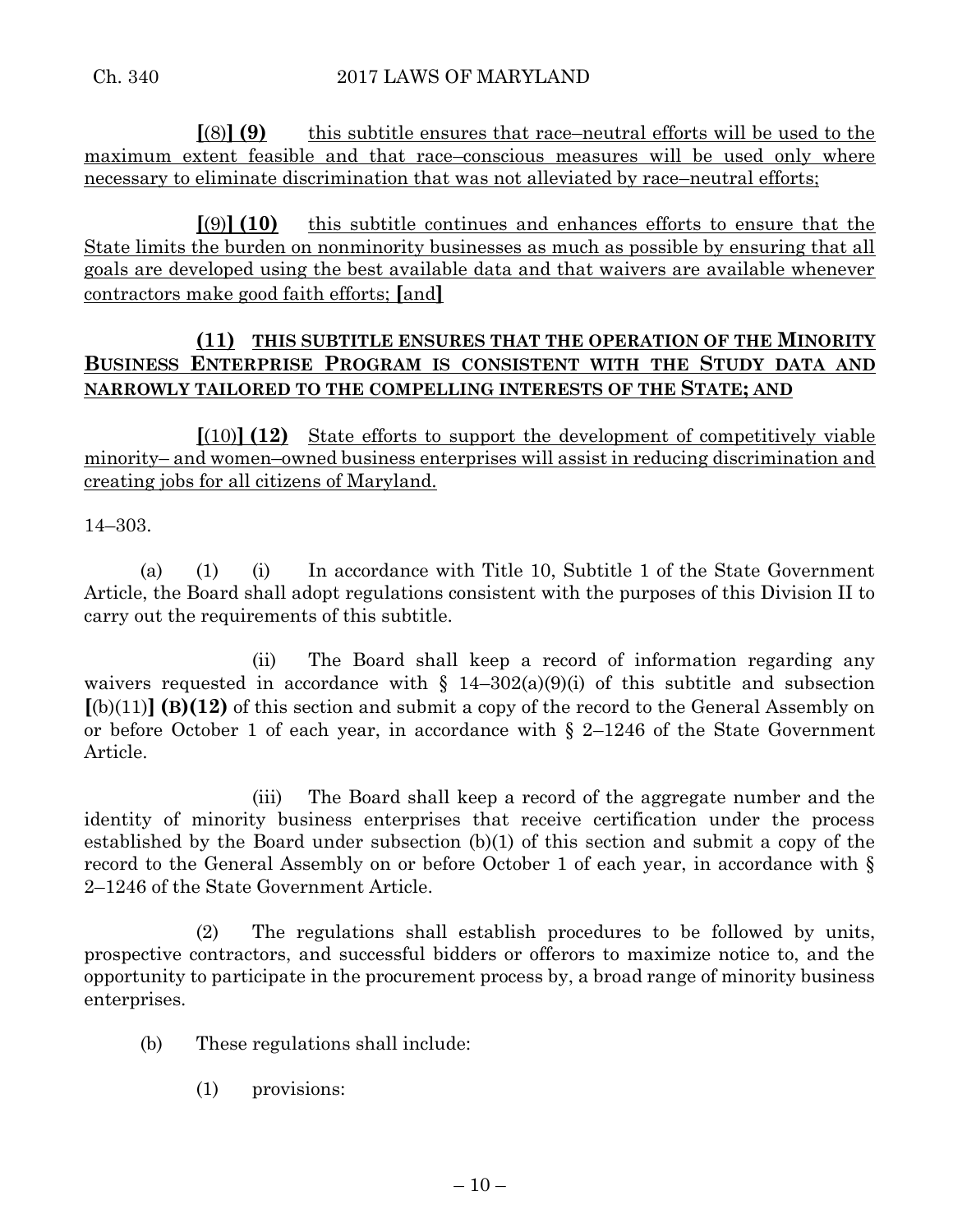(i) designating one State agency to certify and decertify minority business enterprises for all units through a single process that meets applicable federal requirements, including provisions that promote and facilitate the submission of some or all of the certification application through an electronic process;

(ii) for the purpose of certification under this subtitle, that promote and facilitate certification of minority business enterprises that have received certification from the U.S. Small Business Administration or a county that uses a certification process substantially similar to the process established in accordance with item (i) of this item;

(iii) requiring the agency designated to certify minority business enterprises to complete the agency's review of an application for certification and notify the applicant of the agency's decision within 90 days of receipt of a complete application that includes all of the information necessary for the agency to make a decision; and

(iv) authorizing the agency designated to certify minority business enterprises to extend the notification requirement established under item (iii) of this item once, for no more than an additional 60 days, if the agency provides the applicant with a written notice and explanation;

(2) a requirement that the solicitation document accompanying each solicitation set forth the expected degree of minority business enterprise participation based, in part, on the factors set forth in  $\S 14-302(a)(3)(ii)$  of this subtitle;

(3) a requirement that bidders or offerors complete a document setting forth the percentage of the total dollar amount of the contract that the bidder or offeror agrees will be performed by certified minority business enterprises;

**(4) A REQUIREMENT THAT WITHIN 10 DAYS AFTER NOTICE FROM THE STATE OF PRIME CONTRACTOR OF THE STATE'S INTENT TO AWARD A CONTRACT, EACH MINORITY BUSINESS ENTERPRISE SERVING AS A SUBCONTRACTOR ON THE CONTRACT COMPLETE A DOCUMENT SETTING FORTH THE PERCENTAGE AND TYPE OF WORK IT WILL PERFORM** *ASSIGNED TO THE SUBCONTRACTOR* **UNDER THE CONTRACT AND SUBMIT COPIES OF THE COMPLETED FORM TO BOTH THE PROCUREMENT OFFICER AND THE CONTRACTOR;**

**[**(4)**] (5)** a requirement that the solicitation documents completed and submitted by the bidder or offeror in connection with its minority business enterprise participation commitment must be attached to and made a part of the contract;

**[**(5)**] (6)** a requirement that all contracts containing minority business enterprise participation goals shall contain a liquidated damages provision that applies in the event that the contractor fails to comply in good faith with the provisions of this subtitle or the pertinent terms of the applicable contract;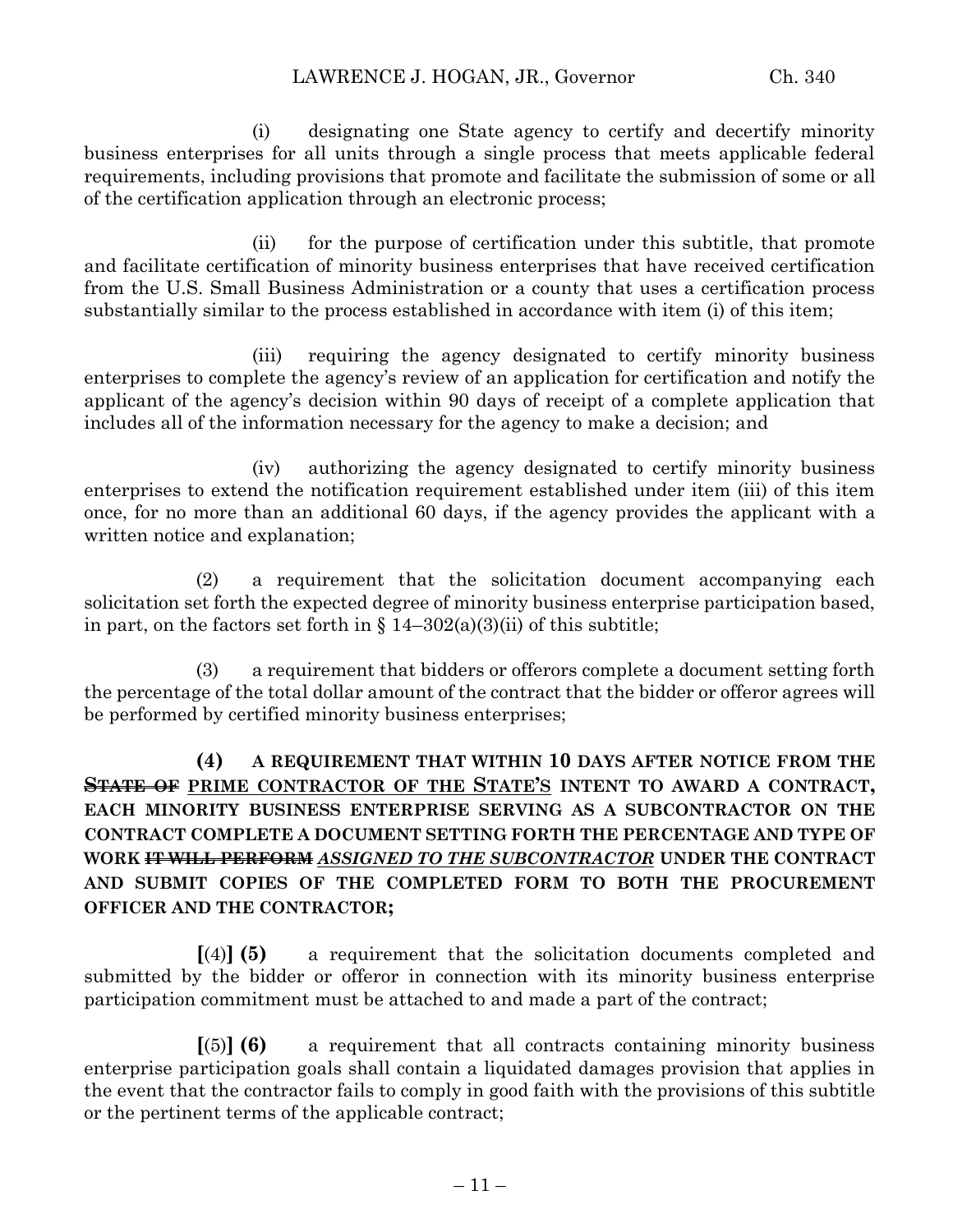**[**(6)**] (7)** a requirement that the unit provide a current list of certified minority business enterprises to each prospective contractor;

**[**(7)**] (8)** provisions to ensure the uniformity of requests for bids on subcontracts;

**[**(8)**] (9)** provisions relating to the timing of requests for bids on subcontracts and of submission of bids on subcontracts;

**[**(9)**] (10)** provisions designed to ensure that a fiscal disadvantage to the State does not result from an inadequate response by minority business enterprises to a request for bids;

**[**(10)**] (11)** provisions relating to joint ventures, under which a bidder may count toward meeting its minority business enterprise participation goal, the minority business enterprise portion of the joint venture;

 $[(11)]$  (12) consistent with  $\{14-302(a)(9)$  of this subtitle, provisions relating to any circumstances under which a unit may waive obligations of the contractor relating to minority business enterprise participation;

**[**(12)**] (13)** provisions requiring a monthly submission to the unit by minority business enterprises acknowledging all payments received in the preceding 30 days under a contract governed by this subtitle;

**[**(13)**] (14)** a requirement that a unit shall verify and maintain data concerning payments received by minority business enterprises, including a requirement that, upon completion of a project, the unit shall compare the total dollar value actually received by minority business enterprises with the amount of contract dollars initially awarded, and an explanation of any discrepancies therein;

**[**(14)**] (15)** a requirement that a unit verify that minority business enterprises listed in a successful bid are actually participating to the extent listed in the project for which the bid was submitted;

**[**(15)**] (16)** provisions establishing a graduation program based on the financial viability of the minority business enterprise, using annual gross receipts or other economic indicators as may be determined by the Board;

**[**(16)**] (17)** a requirement that a bid or proposal based on a solicitation with an expected degree of minority business enterprise participation identify the specific commitment of certified minority business enterprises at the time of submission;

**[**(17)**] (18)** provisions promoting and providing for the counting and reporting of certified minority business enterprises as prime contractors;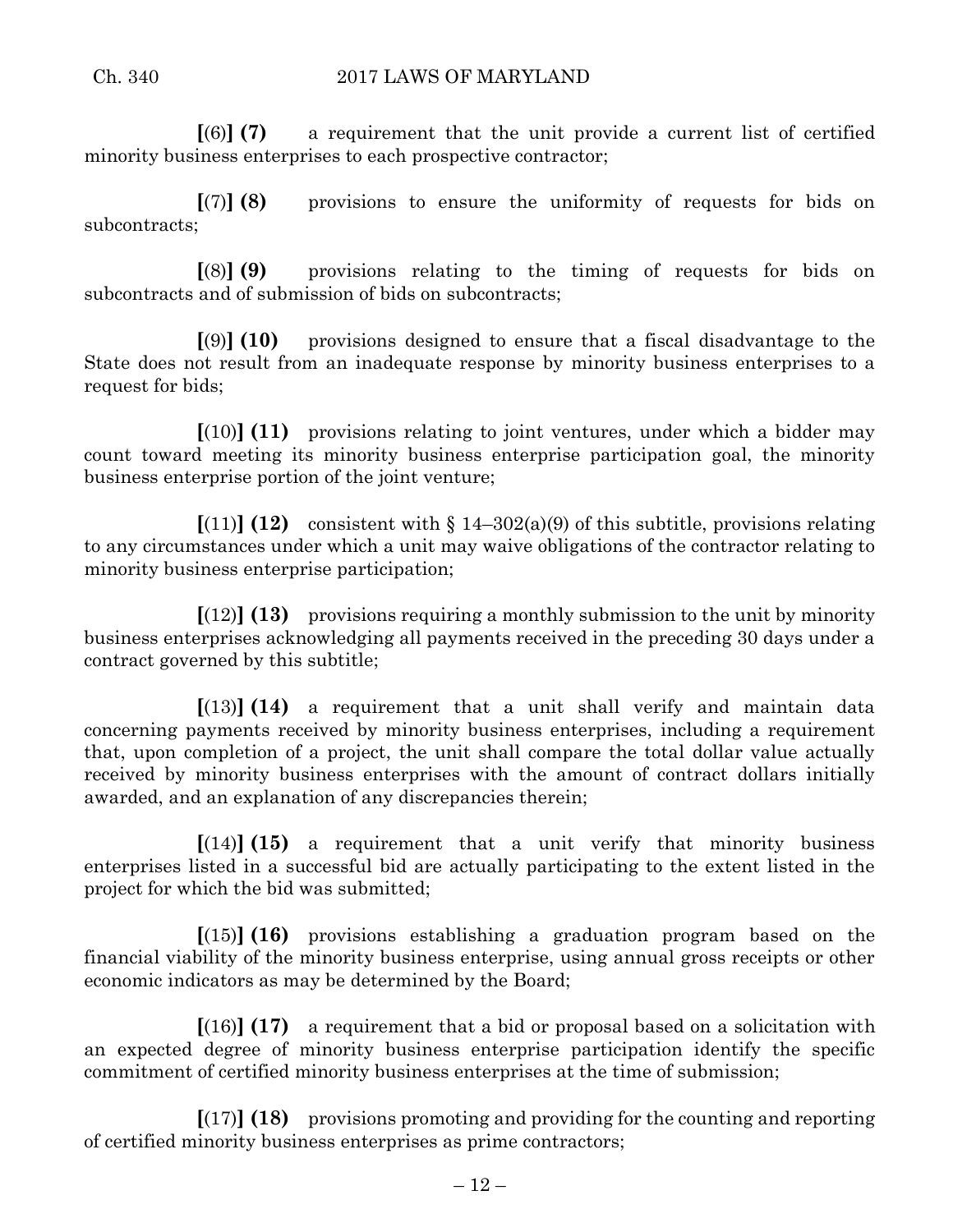**[**(18)**] (19)** provisions establishing standards to require a minority business enterprise to perform a commercially useful function on a contract;

**[**(19)**] (20)** a requirement that each unit work with the Governor's Office of Minority Affairs to designate certain procurements as being excluded from the requirements of § 14–302(a) of this subtitle; and

**[**(20)**] (21)** other provisions that the Board considers necessary or appropriate to encourage participation by minority business enterprises and to protect the integrity of the procurement process.

(c) The regulations adopted under this section shall specify that a unit may not allow a business to participate as if it were a certified minority business enterprise if the business's certification is pending.

14–309.

The provisions of §§ 14–301 through 14–305 of this subtitle, and any regulations adopted under those sections, shall be of no effect and may not be enforced after July 1, **[**2017**] 2018 2022**.

# **Chapter 154 of the Acts of 2012, as amended by Chapters 200 and 201 of the Acts of 2013**

SECTION 2. AND BE IT FURTHER ENACTED, That the Certification Agency, in consultation with the General Assembly and the Office of the Attorney General, shall initiate a study of the Minority Business Enterprise Program to evaluate the Program's continued compliance with the requirements of the Croson decision and any subsequent federal or constitutional requirements. In preparation for the study, the Board of Public Works may adopt regulations authorizing a unit of State government to require bidders and offerors to submit information necessary for the conduct of the study. The Board of Public Works may designate that certain information received in accordance with regulations adopted under this section shall be confidential. Notwithstanding that certain information may be designated by the Board of Public Works as confidential, the Certification Agency may provide the information to any person that is under contract with the Certification Agency to assist in conducting the study. The study shall also evaluate race–neutral programs and other methods that can be used to address the needs of minority businesses. The final report on the study shall be submitted to the Legislative Policy Committee of the General Assembly, in accordance with § 2–1246 of the State Government Article, before September 30, **[**2016**] 2017 2021**, so that the General Assembly may review the report before the **[**2017**] 2018 2022** Session.

SECTION 2. AND BE IT FURTHER ENACTED, That this Act shall take effect July 1, 2017.